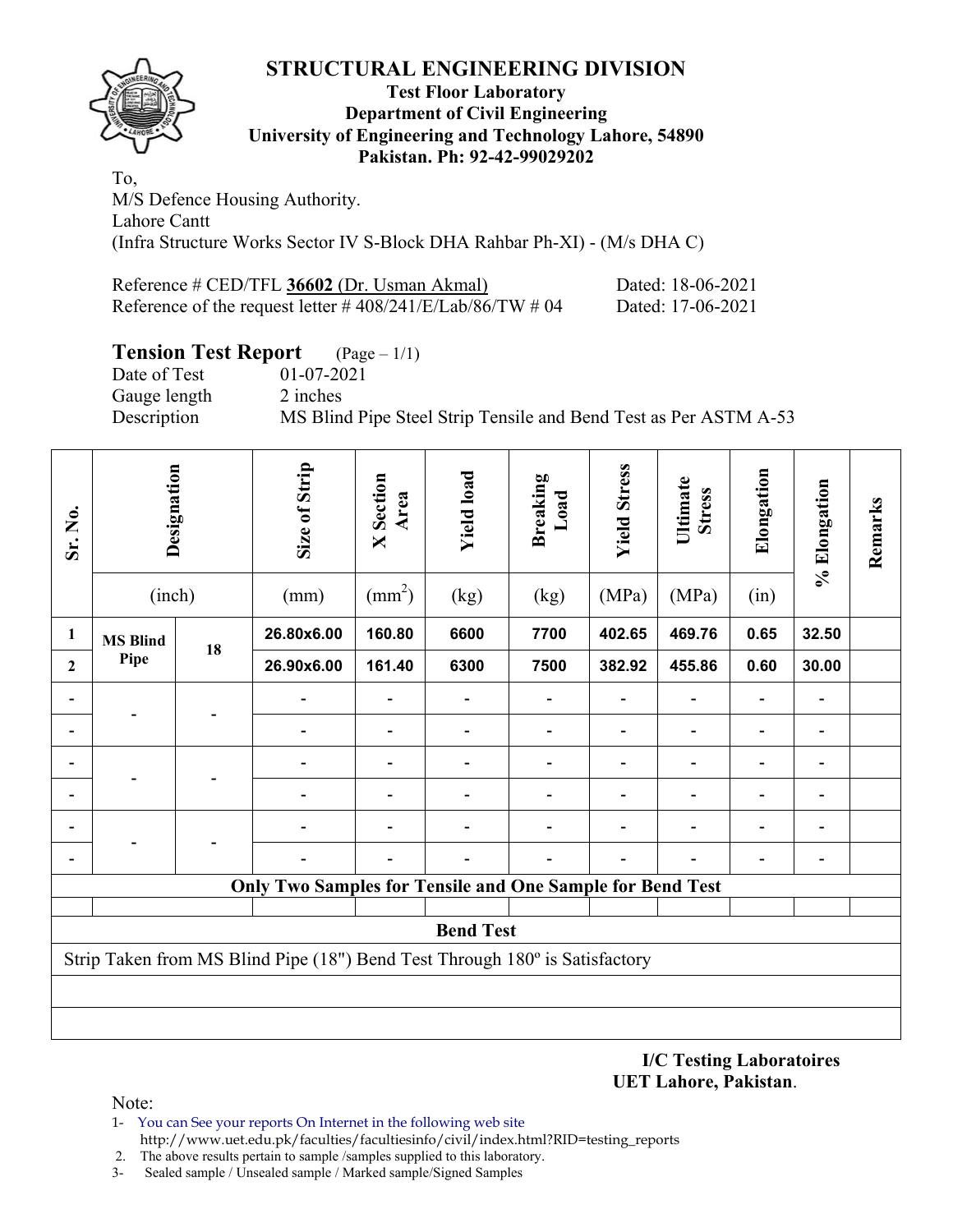

### **Test Floor Laboratory Department of Civil Engineering University of Engineering and Technology Lahore, 54890 Pakistan. Ph: 92-42-99029202**

To, M/S Defence Housing Authority. Lahore Cantt (Infra Structure Works of Prism DHA Ph-IX Pkg-5) - (M/s Maaksons)

| Reference # CED/TFL 36639 (Dr. Usman Akmal)                    | Dated: 24-06-2021 |
|----------------------------------------------------------------|-------------------|
| Reference of the request letter $\# 408/241/E/Lab/92/370$ OHWT | Dated: 23-06-2021 |

# **Tension Test Report** (Page – 1/1)

Date of Test 01-07-2021 Gauge length 2 inches

Description MS Blind Pipe Steel Strip Tensile and Bend Test as Per ASTM A-53

| Sr. No.        | Designation     |    |                                                                             |                 | Size of Strip    | Section<br>Area<br>$\mathsf{X}$ | <b>Yield load</b> | Breaking<br>Load | <b>Yield Stress</b> | Ultimate<br><b>Stress</b> | Elongation | % Elongation | Remarks |
|----------------|-----------------|----|-----------------------------------------------------------------------------|-----------------|------------------|---------------------------------|-------------------|------------------|---------------------|---------------------------|------------|--------------|---------|
|                | (inch)          |    | (mm)                                                                        | $\text{(mm}^2)$ | (kg)             | (kg)                            | (MPa)             | (MPa)            | (in)                |                           |            |              |         |
| $\mathbf{1}$   | <b>MS Blind</b> | 15 | 26.80x6.00                                                                  | 160.80          | 7000             | 8300                            | 427.05            | 506.36           | 0.55                | 27.50                     |            |              |         |
| $\overline{2}$ | Pipe            |    | 26.80x6.00                                                                  | 160.80          | 7100             | 8300                            | 433.15            | 506.36           | 0.55                | 27.50                     |            |              |         |
|                |                 |    |                                                                             |                 |                  |                                 |                   |                  |                     |                           |            |              |         |
|                |                 |    |                                                                             |                 |                  |                                 |                   |                  |                     |                           |            |              |         |
|                |                 |    |                                                                             |                 |                  |                                 |                   |                  |                     |                           |            |              |         |
|                |                 |    |                                                                             |                 |                  |                                 |                   |                  |                     |                           |            |              |         |
|                |                 |    |                                                                             |                 |                  |                                 |                   |                  |                     |                           |            |              |         |
|                |                 |    |                                                                             |                 |                  |                                 |                   |                  |                     |                           |            |              |         |
|                |                 |    | <b>Only Two Samples for Tensile and One Sample for Bend Test</b>            |                 |                  |                                 |                   |                  |                     |                           |            |              |         |
|                |                 |    |                                                                             |                 |                  |                                 |                   |                  |                     |                           |            |              |         |
|                |                 |    |                                                                             |                 | <b>Bend Test</b> |                                 |                   |                  |                     |                           |            |              |         |
|                |                 |    | Strip Taken from MS Blind Pipe (15") Bend Test Through 180° is Satisfactory |                 |                  |                                 |                   |                  |                     |                           |            |              |         |
|                |                 |    |                                                                             |                 |                  |                                 |                   |                  |                     |                           |            |              |         |
|                |                 |    |                                                                             |                 |                  |                                 |                   |                  |                     |                           |            |              |         |

**I/C Testing Laboratoires UET Lahore, Pakistan**.

Note:

- 1- You can See your reports On Internet in the following web site http://www.uet.edu.pk/faculties/facultiesinfo/civil/index.html?RID=testing\_reports
- 2. The above results pertain to sample /samples supplied to this laboratory.
- 3- Sealed sample / Unsealed sample / Marked sample/Signed Samples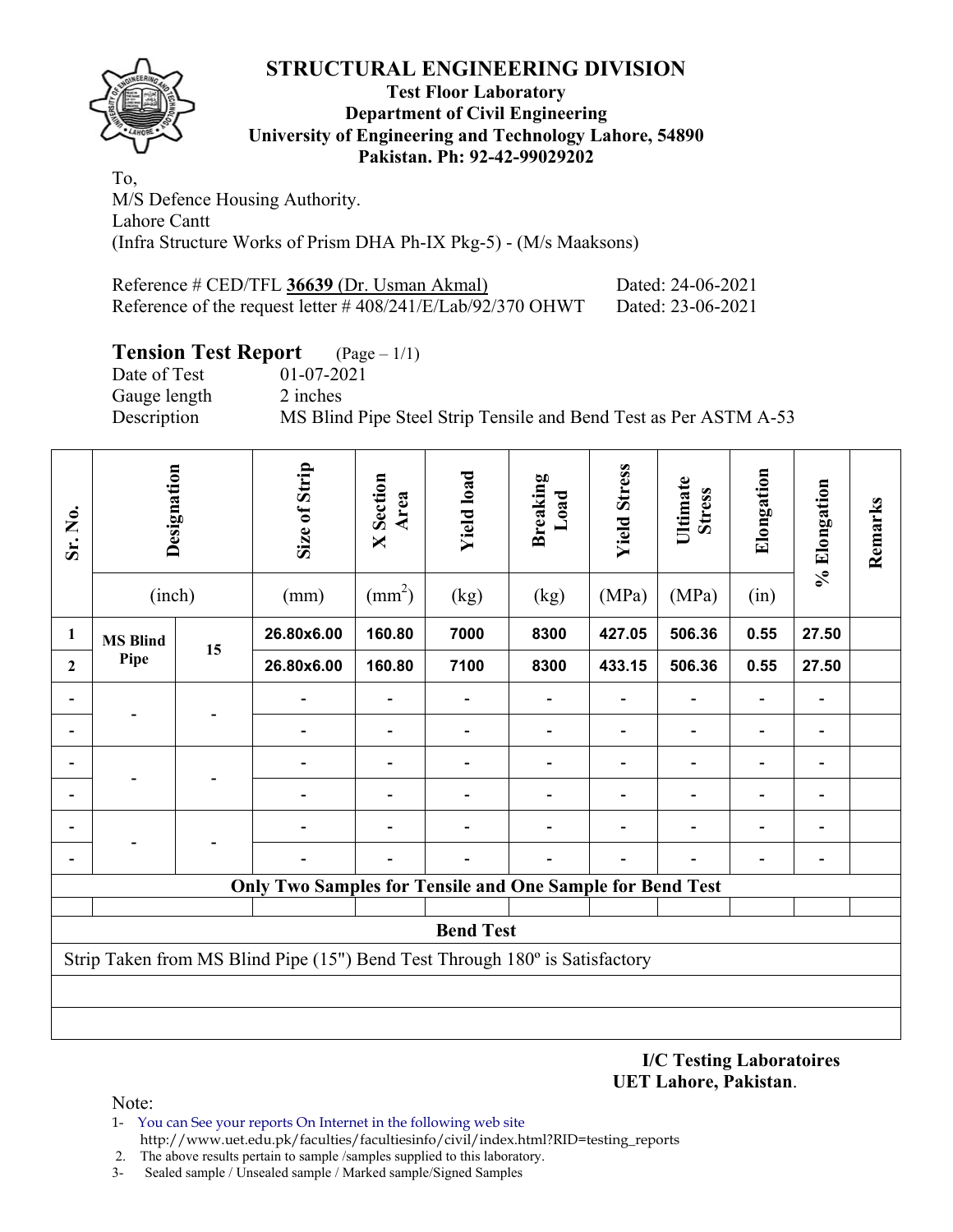

### **Test Floor Laboratory Department of Civil Engineering University of Engineering and Technology Lahore, 54890 Pakistan. Ph: 92-42-99029202**

To, Project Manager CCECC-MATRACON-HABIB Joint Venture Re-Construction of & Up-gradation of Main Runway (18L/36R) at Allama Iqbal International Airport (AIIAP), Lahore (Shalimar Steel Industry (Pvt) Ltd Lahore) Reference # CED/TFL **36646** (Dr. Usman Akmal) Dated: 25-06-2021 Reference of the request letter # AIIAP/CCECC-MATRACON-HABIB Jv/2021/465 Dated: 25-06-2021

# **Tension Test Report** (Page -1/2)

| Date of Test | $01-07-2021$                       |
|--------------|------------------------------------|
| Gauge length | 8 inches                           |
| Description  | Plain Steel Dowel Bar Tensile Test |

| Sr.<br>No.                   | Diameter /<br>size       | Reduced<br>Dia               | Reduced<br>Area          | <b>Yield load</b>            | <b>Breaking</b><br>Load                | <b>Yield Stress</b>      | Ultimate<br><b>Stress</b>    | Elongation     | % Elongation             | Remarks |
|------------------------------|--------------------------|------------------------------|--------------------------|------------------------------|----------------------------------------|--------------------------|------------------------------|----------------|--------------------------|---------|
|                              | (mm)                     | (mm)                         | $\text{(mm}^2)$          | (kg)                         | (kg)                                   | (MPa)                    | (MPa)                        | (inch)         |                          |         |
| 1                            | 50                       | 35.80                        | 1006.598                 | 38000                        | 69200                                  | 370.34                   | 674.40                       | 1.30           | 16.25                    |         |
| $\overline{\phantom{a}}$     | $\overline{\phantom{0}}$ | $\qquad \qquad \blacksquare$ | -                        | $\overline{\phantom{0}}$     | $\blacksquare$                         |                          | $\qquad \qquad \blacksquare$ |                | $\overline{\phantom{a}}$ |         |
| $\overline{a}$               |                          | $\qquad \qquad \blacksquare$ |                          | $\overline{\phantom{0}}$     | $\overline{\phantom{a}}$               |                          | $\qquad \qquad \blacksquare$ |                | $\overline{\phantom{a}}$ |         |
| $\qquad \qquad \blacksquare$ | $\overline{\phantom{0}}$ | $\qquad \qquad \blacksquare$ | $\overline{\phantom{0}}$ | $\qquad \qquad \blacksquare$ | $\overline{\phantom{a}}$               | $\overline{\phantom{0}}$ | $\qquad \qquad \blacksquare$ |                | $\overline{\phantom{a}}$ |         |
|                              |                          | $\overline{\phantom{0}}$     | $\overline{a}$           | $\overline{\phantom{0}}$     | $\qquad \qquad \blacksquare$           |                          | -                            |                | $\overline{\phantom{a}}$ |         |
|                              |                          |                              |                          |                              | Note: only one sample for tensile test |                          |                              |                |                          |         |
| $\blacksquare$               | $\overline{\phantom{a}}$ | $\blacksquare$               | $\blacksquare$           | $\blacksquare$               |                                        | $\blacksquare$           | $\blacksquare$               | $\blacksquare$ | $\blacksquare$           |         |
|                              |                          |                              |                          |                              | <b>Bend Test</b>                       |                          |                              |                |                          |         |
|                              |                          |                              |                          |                              |                                        |                          |                              |                |                          |         |
|                              |                          |                              |                          |                              |                                        |                          |                              |                |                          |         |
|                              |                          |                              |                          |                              |                                        |                          |                              |                |                          |         |

**I/C Testing Laboratoires UET Lahore, Pakistan**.

Note:

1- You can See your reports On Internet in the following web site http://www.uet.edu.pk/faculties/facultiesinfo/civil/index.html?RID=testing\_reports

2. The above results pertain to sample /samples supplied to this laboratory.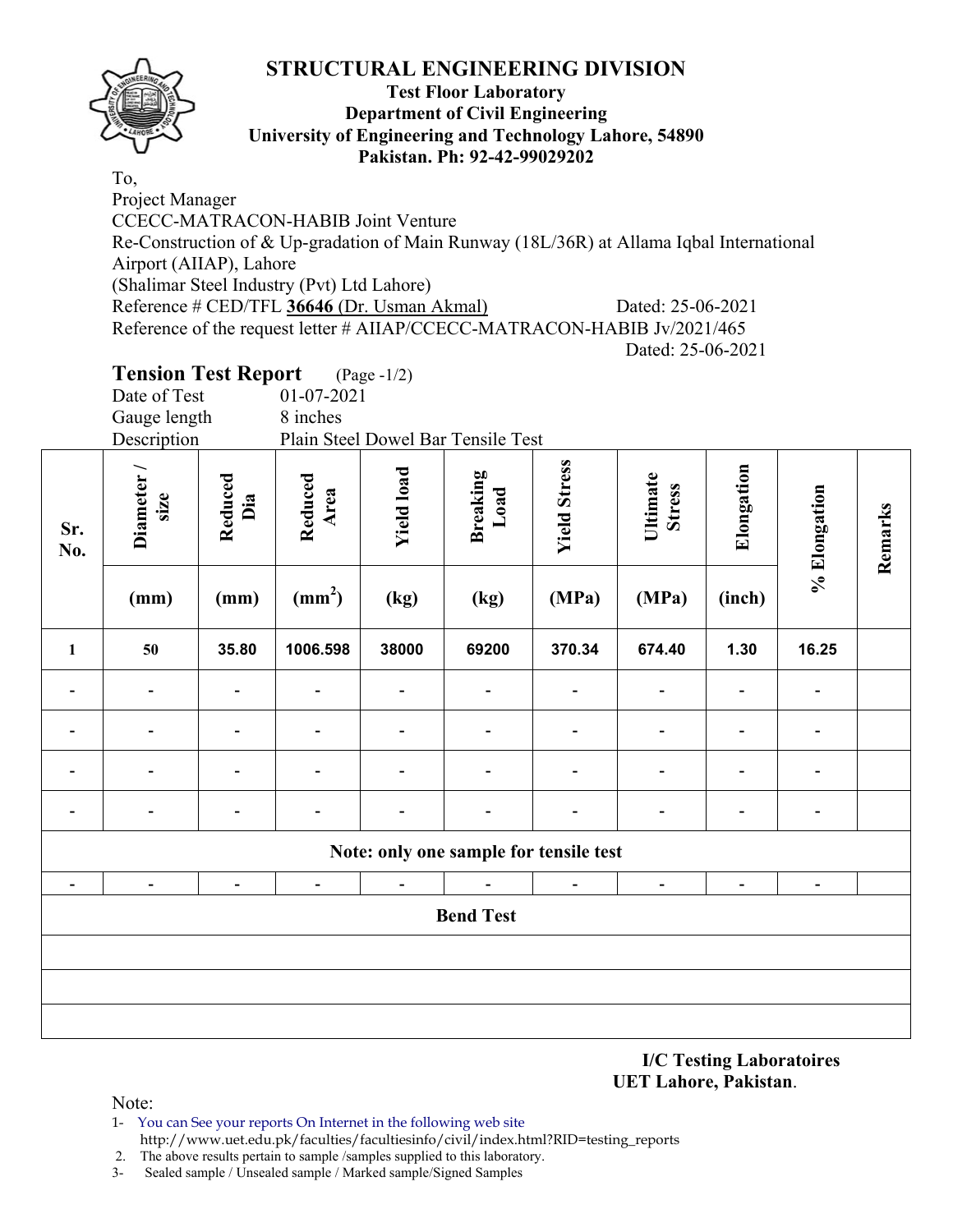

### **Test Floor Laboratory Department of Civil Engineering University of Engineering and Technology Lahore, 54890 Pakistan. Ph: 92-42-99029202**

To, Project Manager CCECC-MATRACON-HABIB Joint Venture Re-Construction of & Up-gradation of Main Runway (18L/36R) at Allama Iqbal International Airport (AIIAP), Lahore (S.J steel Mill (AS Steel Group) Lahore) Reference # CED/TFL **36646** (Dr. Usman Akmal) Dated: 25-06-2021 Reference of the request letter # AIIAP/CCECC-MATRACON-HABIB Jv/2021/467 Dated: 25-06-2021

# **Tension Test Report** (Page -2/2)

| Date of Test | $01-07-2021$                       |
|--------------|------------------------------------|
| Gauge length | 8 inches                           |
| Description  | Plain Steel Dowel Bar Tensile Test |

| Sr.<br>No.               | Diameter /<br>size       | Reduced<br>Dia               | Reduced<br>Area | <b>Yield load</b>            | Breaking<br>Load                       | <b>Yield Stress</b> | Ultimate<br><b>Stress</b>    | Elongation     | % Elongation             | Remarks |
|--------------------------|--------------------------|------------------------------|-----------------|------------------------------|----------------------------------------|---------------------|------------------------------|----------------|--------------------------|---------|
|                          | (mm)                     | (mm)                         | $\text{(mm}^2)$ | (kg)                         | (kg)                                   | (MPa)               | (MPa)                        | (inch)         |                          |         |
| $\mathbf{1}$             | 50                       | 35.80                        | 1006.598        | 37800                        | 62000                                  | 368.39              | 604.23                       | 1.80           | 22.50                    |         |
|                          |                          | $\qquad \qquad \blacksquare$ |                 | $\overline{\phantom{0}}$     | $\blacksquare$                         |                     | $\qquad \qquad \blacksquare$ |                | $\overline{\phantom{a}}$ |         |
| $\overline{\phantom{0}}$ |                          | $\qquad \qquad \blacksquare$ |                 | $\qquad \qquad \blacksquare$ | $\blacksquare$                         |                     | $\qquad \qquad \blacksquare$ |                |                          |         |
|                          |                          | $\qquad \qquad \blacksquare$ |                 | $\overline{\phantom{0}}$     | $\qquad \qquad \blacksquare$           |                     | $\qquad \qquad \blacksquare$ |                | $\overline{a}$           |         |
|                          |                          | $\overline{\phantom{0}}$     |                 | $\overline{\phantom{0}}$     | $\blacksquare$                         |                     | -                            |                | $\overline{\phantom{a}}$ |         |
|                          |                          |                              |                 |                              | Note: only one sample for tensile test |                     |                              |                |                          |         |
| $\overline{\phantom{a}}$ | $\overline{\phantom{a}}$ | $\blacksquare$               | $\blacksquare$  |                              | $\overline{a}$                         |                     | $\qquad \qquad \blacksquare$ | $\blacksquare$ | $\overline{\phantom{0}}$ |         |
|                          |                          |                              |                 |                              | <b>Bend Test</b>                       |                     |                              |                |                          |         |
|                          |                          |                              |                 |                              |                                        |                     |                              |                |                          |         |
|                          |                          |                              |                 |                              |                                        |                     |                              |                |                          |         |
|                          |                          |                              |                 |                              |                                        |                     |                              |                |                          |         |

**I/C Testing Laboratoires UET Lahore, Pakistan**.

Note:

1- You can See your reports On Internet in the following web site http://www.uet.edu.pk/faculties/facultiesinfo/civil/index.html?RID=testing\_reports

2. The above results pertain to sample /samples supplied to this laboratory.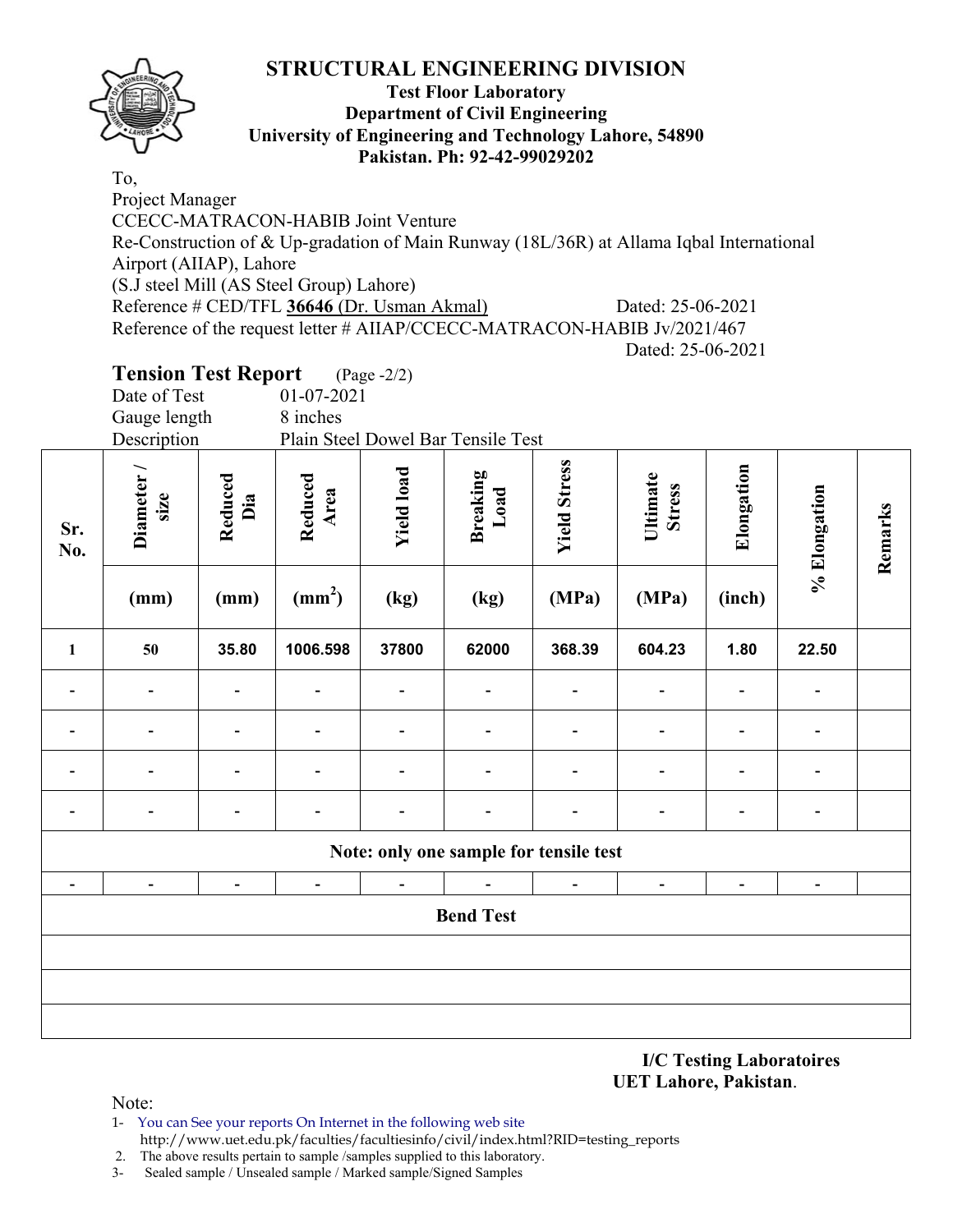

#### **Test Floor Laboratory Department of Civil Engineering University of Engineering and Technology Lahore, 54890 Pakistan. Ph: 92-42-99029202**

To, Assistant Resident Engineer NESPAK Storm Water Drainage System from Haji Camp to River Ravi via Lahshmi Chowk, Mcleod Road, Nabha Road, Chuburji and Sham Nagar, Lahore

(Storm Water Drainage System from Sham Nagar to River Ravi (Package-II))

| Reference # CED/TFL 36666 (Dr. Usman Akmal)            | Dated: 30-06-2021 |
|--------------------------------------------------------|-------------------|
| Reference of the request letter # $3882/11/MWA/01/251$ | Dated: 24-06-2021 |

# **Tension Test Report** (Page -1/1)

Date of Test 01-07-2021

Gauge length 8 inches

Description Deformed Steel Bar Tensile and Bend Test as per ASTM-A615

| Sr. No.        | Weight                                        | Diameter/<br><b>Size</b> |                  | Area<br>$(in^2)$ |                          | <b>Yield load</b> | <b>Breaking</b><br>Load                                         | <b>Yield Stress</b><br>(psi) |        | <b>Ultimate Stress</b><br>(psi) |                          | Elongation               | % Elongation             | Remarks  |
|----------------|-----------------------------------------------|--------------------------|------------------|------------------|--------------------------|-------------------|-----------------------------------------------------------------|------------------------------|--------|---------------------------------|--------------------------|--------------------------|--------------------------|----------|
|                | (1bs/ft)                                      | Nominal<br>$(\#)$        | Actual<br>(inch) | Nominal          | Actual                   | (kg)              | (kg)                                                            | Nominal                      | Actual | Nominal                         | Actual                   | (inch)                   |                          |          |
| 1              | 0.376                                         | $\mathbf{3}$             | 0.375            | 0.11             | 0.111                    | 2800              | 4800                                                            | 56200                        | 55780  | 96200                           | 95700                    | 1.20                     | 15.0                     |          |
| $\mathbf{2}$   | 0.373                                         | $\mathbf{3}$             | 0.374            | 0.11             | 0.110                    | 3000              | 4750                                                            | 60200                        | 60280  | 95200                           | 95500                    | 1.10                     | 13.8                     | SJ Steel |
| $\blacksquare$ |                                               | $\overline{\phantom{0}}$ |                  |                  |                          |                   |                                                                 |                              |        |                                 | $\overline{\phantom{a}}$ | $\overline{\phantom{0}}$ |                          |          |
|                | -                                             | $\overline{\phantom{0}}$ |                  | Ξ.               | $\overline{\phantom{0}}$ |                   |                                                                 |                              |        | $\overline{\phantom{0}}$        | $\overline{\phantom{a}}$ | $\overline{\phantom{a}}$ | $\overline{\phantom{0}}$ |          |
|                |                                               |                          |                  |                  |                          |                   |                                                                 |                              |        |                                 | $\overline{\phantom{0}}$ | $\overline{\phantom{0}}$ |                          |          |
|                |                                               |                          |                  |                  |                          |                   |                                                                 |                              |        |                                 |                          | -                        |                          |          |
|                |                                               |                          |                  |                  |                          |                   | Note: only two samples for tensile and one sample for bend test |                              |        |                                 |                          |                          |                          |          |
|                |                                               |                          |                  |                  |                          |                   |                                                                 |                              |        |                                 |                          |                          |                          |          |
|                |                                               |                          |                  |                  |                          |                   | <b>Bend Test</b>                                                |                              |        |                                 |                          |                          |                          |          |
|                | #3 Bar Bend Test Through 180° is Satisfactory |                          |                  |                  |                          |                   |                                                                 |                              |        |                                 |                          |                          |                          |          |
|                |                                               |                          |                  |                  |                          |                   |                                                                 |                              |        |                                 |                          |                          |                          |          |
|                |                                               |                          |                  |                  |                          |                   |                                                                 |                              |        |                                 |                          |                          |                          |          |

#### **I/C Testing Laboratoires UET Lahore, Pakistan**.

Note:

- 1- You can See your reports On Internet in the following web site http://www.uet.edu.pk/faculties/facultiesinfo/civil/index.html?RID=testing\_reports
- 2. The above results pertain to sample /samples supplied to this laboratory.
- 3- Sealed sample / Unsealed sample / Marked sample/Signed Samples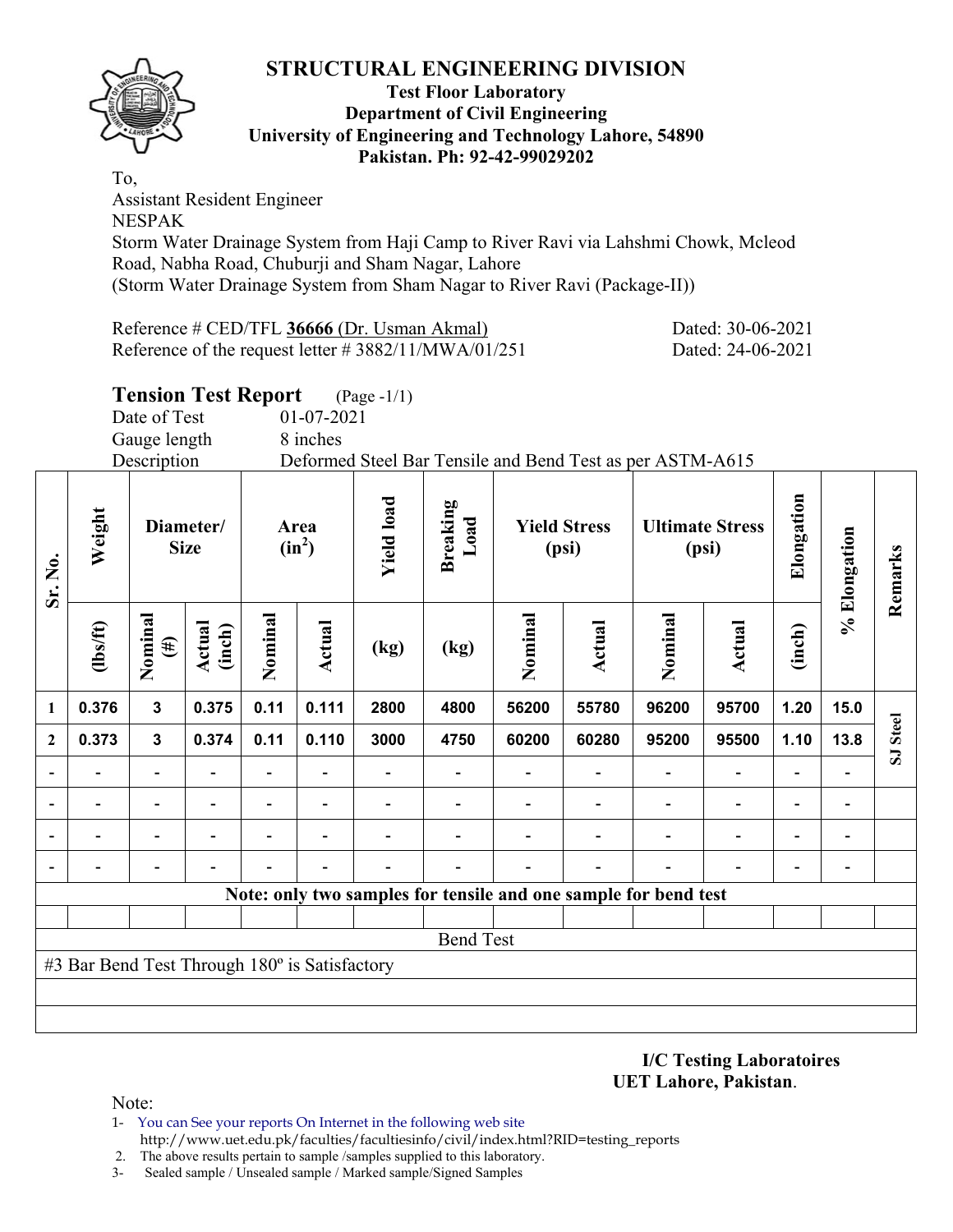

### **Test Floor Laboratory Department of Civil Engineering University of Engineering and Technology Lahore, 54890 Pakistan. Ph: 92-42-99029202**

To, Director Technical/C.E.O Altec Engineers Establishment of Model Bazar at Pakpattan & Bhakkar

Reference # CED/TFL 36667 (Dr. M Rizwan Riaz) Dated: 30-06-2021 Reference of the request letter # CS/MB/2/PKPTN/NMB/CONS/NOC/03/15Dated: 30-06-2021

## **Tension Test Report** (Page – 1/1)

| Date of Test | $01-07-2021$                                      |
|--------------|---------------------------------------------------|
| Gauge length | 2 inches                                          |
| Description  | Plate Steel Strip Tensile Test as per ASTM A572 M |

| Sr. No.                      | Designation<br>(mm) | Size of Strip<br>(mm) | <b>X</b> Section<br>Area<br>$\text{(mm}^2)$ | <b>Yield load</b><br>(kN)    | <b>Breaking</b><br>Load<br>(kN)          | <b>Yield Stress</b><br>(MPa) | Ultimate<br><b>Stress</b><br>(MPa) | Elongation<br>(in)           | % Elongation             | Remarks |  |
|------------------------------|---------------------|-----------------------|---------------------------------------------|------------------------------|------------------------------------------|------------------------------|------------------------------------|------------------------------|--------------------------|---------|--|
| 1                            | <b>Plate</b>        | 26.70x5.90            | 157.53                                      | 63.50                        | 85.50                                    | 403.10                       | 542.75                             | 0.70                         | 35.00                    |         |  |
| $\mathbf{2}$                 |                     | 26.80x5.90            | 158.12                                      | 64.00                        | 85.70                                    | 404.76                       | 541.99                             | 0.65                         | 32.50                    |         |  |
| $\qquad \qquad \blacksquare$ |                     |                       | $\qquad \qquad \blacksquare$                | $\qquad \qquad \blacksquare$ | -                                        |                              |                                    | $\qquad \qquad \blacksquare$ | $\overline{\phantom{a}}$ |         |  |
| $\qquad \qquad \blacksquare$ |                     |                       | $\qquad \qquad \blacksquare$                | $\qquad \qquad \blacksquare$ |                                          |                              |                                    | $\overline{a}$               | $\overline{\phantom{a}}$ |         |  |
|                              |                     |                       |                                             | $\overline{a}$               |                                          |                              | $\qquad \qquad \blacksquare$       | $\overline{a}$               | -                        |         |  |
| $\qquad \qquad \blacksquare$ |                     | ٠                     |                                             |                              | $\overline{\phantom{0}}$                 |                              |                                    | $\overline{a}$               | $\overline{\phantom{a}}$ |         |  |
|                              |                     |                       |                                             |                              | <b>Only Two Samples for Tensile Test</b> |                              |                                    |                              |                          |         |  |
|                              | <b>Bend Test</b>    |                       |                                             |                              |                                          |                              |                                    |                              |                          |         |  |
|                              |                     |                       |                                             |                              |                                          |                              |                                    |                              |                          |         |  |
|                              |                     |                       |                                             |                              |                                          |                              |                                    |                              |                          |         |  |
|                              |                     |                       |                                             |                              |                                          |                              |                                    |                              |                          |         |  |

#### **I/C Testing Laboratoires UET Lahore, Pakistan**.

Note:

1- You can See your reports On Internet in the following web site http://www.uet.edu.pk/faculties/facultiesinfo/civil/index.html?RID=testing\_reports

2. The above results pertain to sample /samples supplied to this laboratory.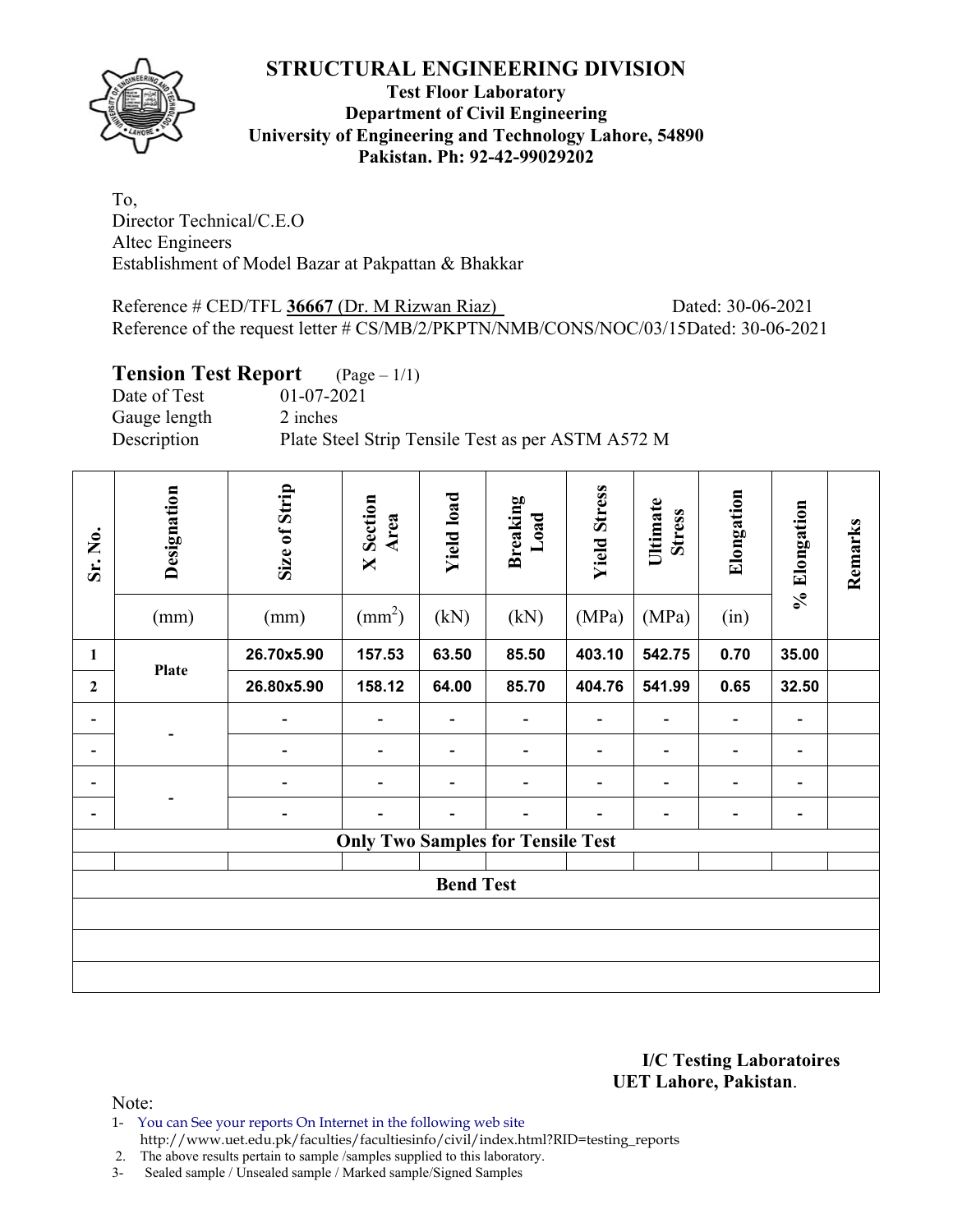

**Test Floor Laboratory Department of Civil Engineering University of Engineering and Technology Lahore, 54890 Pakistan. Ph: 92-42-99029202** 

To, M/S Amreli Steel Limited Karachi

Reference # CED/TFL **36669** (Dr. Usman Akmal) Dated: 30-06-2021 Reference of the request letter # Nil Dated: 30-06-2021

### **Tension Test Report** (Page -1/1) Date of Test 01-07-2021<br>Gauge length 8 inches Gauge length Description Deformed Steel Bar Tensile and Bend Test as per ASTM-A615

| Sr. No.        | Weight                                                         |                          | Diameter/<br><b>Size</b><br>(mm) |         | Area<br>$(in^2)$         | <b>Yield load</b>                                | <b>Breaking</b><br>Load |         | <b>Yield Stress</b><br>(psi) |         | <b>Ultimate Stress</b><br>(psi) | Elongation | % Elongation | Remarks |
|----------------|----------------------------------------------------------------|--------------------------|----------------------------------|---------|--------------------------|--------------------------------------------------|-------------------------|---------|------------------------------|---------|---------------------------------|------------|--------------|---------|
|                | $\frac{2}{10}$                                                 | Nominal                  | Actual                           | Nominal | Actual                   | (kg)                                             | (kg)                    | Nominal | <b>Actual</b>                | Nominal | <b>Actual</b>                   | (inch)     |              |         |
| 1              | 0.374                                                          | 9.5                      | 9.50                             | 0.110   | 0.110                    | 3700                                             | 4900                    | 74200   | 74220                        | 98200   | 98300                           | 1.10       | 13.8         |         |
| $\blacksquare$ | $\blacksquare$                                                 | $\overline{\phantom{a}}$ | $\blacksquare$                   | Ξ.      | $\blacksquare$           |                                                  |                         |         |                              |         | $\overline{\phantom{0}}$        |            | -            |         |
|                |                                                                |                          |                                  |         |                          |                                                  |                         |         |                              |         |                                 |            | -            |         |
| $\overline{a}$ |                                                                | -                        |                                  |         | $\overline{\phantom{0}}$ |                                                  |                         |         |                              |         |                                 |            | -            |         |
| $\blacksquare$ | -                                                              | -                        | $\blacksquare$                   | -       | $\overline{\phantom{a}}$ |                                                  |                         |         |                              |         | $\blacksquare$                  | ۰          | Ξ.           |         |
|                |                                                                | -                        |                                  |         | $\overline{\phantom{0}}$ |                                                  |                         |         |                              |         |                                 |            | -            |         |
|                | Note: only one sample for tensile and one sample for bend test |                          |                                  |         |                          |                                                  |                         |         |                              |         |                                 |            |              |         |
|                |                                                                |                          |                                  |         |                          |                                                  |                         |         |                              |         |                                 |            |              |         |
|                |                                                                |                          |                                  |         |                          |                                                  | <b>Bend Test</b>        |         |                              |         |                                 |            |              |         |
|                |                                                                |                          |                                  |         |                          | 9.5mm Bar Bend Test Through 180° is Satisfactory |                         |         |                              |         |                                 |            |              |         |
|                |                                                                |                          |                                  |         |                          |                                                  |                         |         |                              |         |                                 |            |              |         |
|                |                                                                |                          |                                  |         |                          |                                                  |                         |         |                              |         |                                 |            |              |         |

**I/C Testing Laboratoires UET Lahore, Pakistan**.

Note:

1- You can See your reports On Internet in the following web site http://www.uet.edu.pk/faculties/facultiesinfo/civil/index.html?RID=testing\_reports

2. The above results pertain to sample /samples supplied to this laboratory.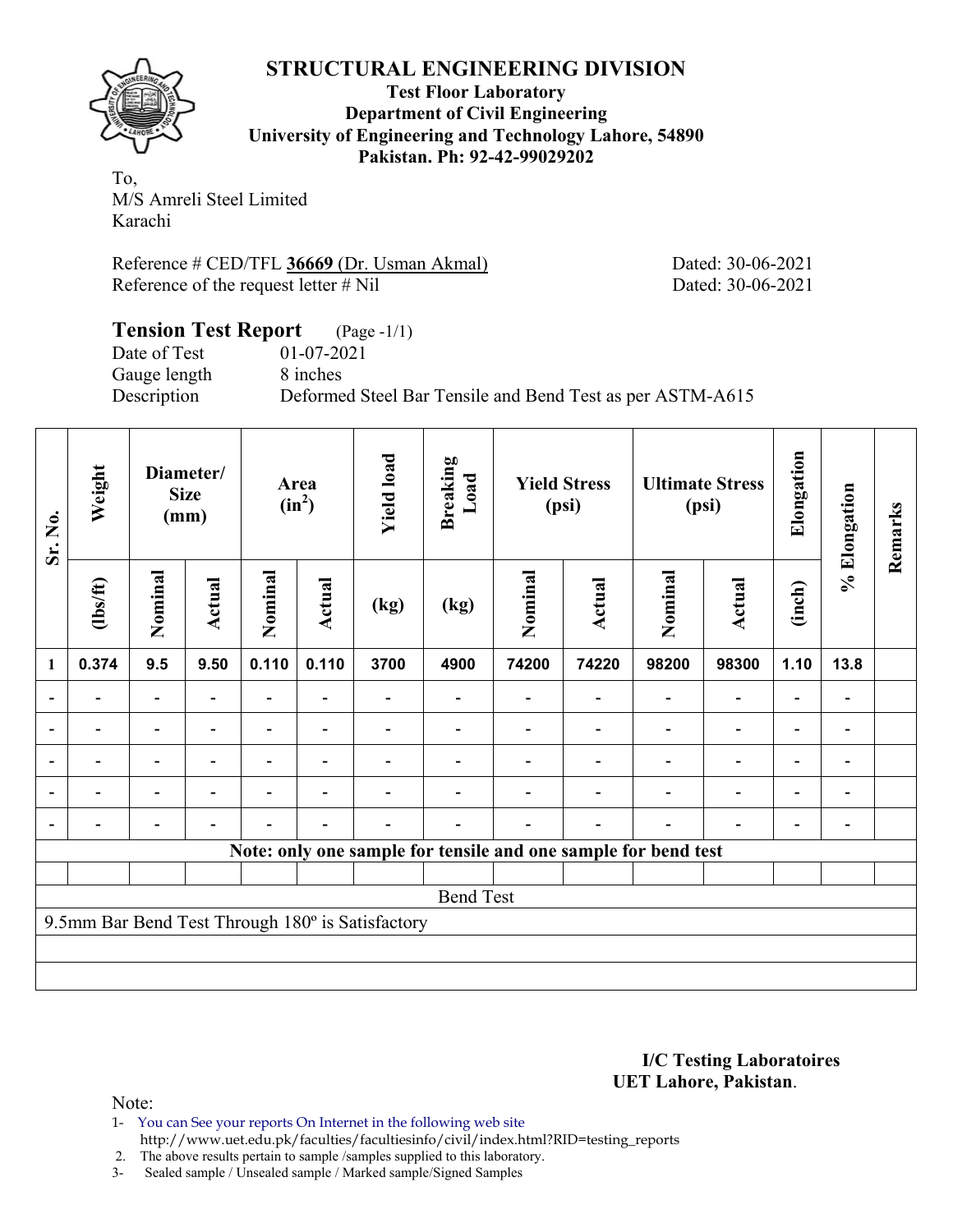

### **Test Floor Laboratory Department of Civil Engineering University of Engineering and Technology Lahore, 54890 Pakistan. Ph: 92-42-99029202**

To, M/S Shahid Engineers Faisalabad (Apex Mall People Colony, D Block, Satiana Road, Faisalabad)(Rana Riasat Ali)

Reference # CED/TFL **36670** (Dr. Usman Akmal) Dated: 30-06-2021 Reference of the request letter # Fx-83/21 Dated: 27-06-2021

# **Tension Test Report** (Page -1/1) Date of Test 01-07-2021 Gauge length 8 inches Description Deformed Steel Bar Tensile and Bend Test as per ASTM-A615

| Sr. No.        | Weight                                                         |                          | Diameter/<br>size        |                          | Area<br>$(in^2)$         | <b>Yield load</b> | <b>Breaking</b><br>Load |         | <b>Yield Stress</b><br>(psi) |                          | <b>Ultimate Stress</b><br>(psi) |                          | % Elongation                 | Remarks |
|----------------|----------------------------------------------------------------|--------------------------|--------------------------|--------------------------|--------------------------|-------------------|-------------------------|---------|------------------------------|--------------------------|---------------------------------|--------------------------|------------------------------|---------|
|                | $\frac{2}{10}$                                                 | Nominal<br>$(\#)$        | Actual<br>(inch)         | Nominal                  | Actual                   | (kg)              | (kg)                    | Nominal | Actual                       | Nominal                  | Actual                          | (inch)                   |                              |         |
| $\mathbf{1}$   | 0.416                                                          | $\mathbf{3}$             | 0.394                    | 0.11                     | 0.122                    | 3800              | 4800                    | 76200   | 68560                        | 96200                    | 86600                           | 1.10                     | 13.8                         |         |
|                |                                                                | $\overline{\phantom{0}}$ |                          | Ξ.                       |                          |                   |                         |         |                              |                          | $\overline{\phantom{0}}$        | $\overline{\phantom{0}}$ |                              |         |
| $\blacksquare$ |                                                                | Ξ.                       | $\blacksquare$           | $\overline{\phantom{0}}$ | $\overline{\phantom{0}}$ |                   |                         |         |                              | ÷                        | $\overline{a}$                  | $\overline{\phantom{0}}$ |                              |         |
|                |                                                                | $\overline{\phantom{0}}$ |                          |                          | $\overline{\phantom{0}}$ |                   |                         |         |                              |                          | $\overline{\phantom{0}}$        | $\overline{\phantom{0}}$ |                              |         |
| $\overline{a}$ | $\overline{\phantom{0}}$                                       | $\overline{\phantom{0}}$ | $\overline{\phantom{0}}$ |                          | $\overline{\phantom{a}}$ |                   |                         |         |                              | $\overline{\phantom{0}}$ | $\overline{\phantom{a}}$        | $\overline{\phantom{a}}$ | $\overline{\phantom{a}}$     |         |
| $\blacksquare$ |                                                                | $\overline{\phantom{0}}$ |                          |                          |                          |                   |                         |         |                              | $\blacksquare$           | $\overline{\phantom{0}}$        | $\overline{\phantom{a}}$ | $\qquad \qquad \blacksquare$ |         |
|                | Note: only one sample for tensile and one sample for bend test |                          |                          |                          |                          |                   |                         |         |                              |                          |                                 |                          |                              |         |
|                |                                                                |                          |                          |                          |                          |                   |                         |         |                              |                          |                                 |                          |                              |         |
|                |                                                                |                          |                          |                          |                          |                   | <b>Bend Test</b>        |         |                              |                          |                                 |                          |                              |         |
|                | #3 Bar Bend Test Through 180° is Satisfactory                  |                          |                          |                          |                          |                   |                         |         |                              |                          |                                 |                          |                              |         |
|                |                                                                |                          |                          |                          |                          |                   |                         |         |                              |                          |                                 |                          |                              |         |
|                |                                                                |                          |                          |                          |                          |                   |                         |         |                              |                          |                                 |                          |                              |         |

**I/C Testing Laboratoires UET Lahore, Pakistan**.

Note:

1- You can See your reports On Internet in the following web site http://www.uet.edu.pk/faculties/facultiesinfo/civil/index.html?RID=testing\_reports

2. The above results pertain to sample /samples supplied to this laboratory.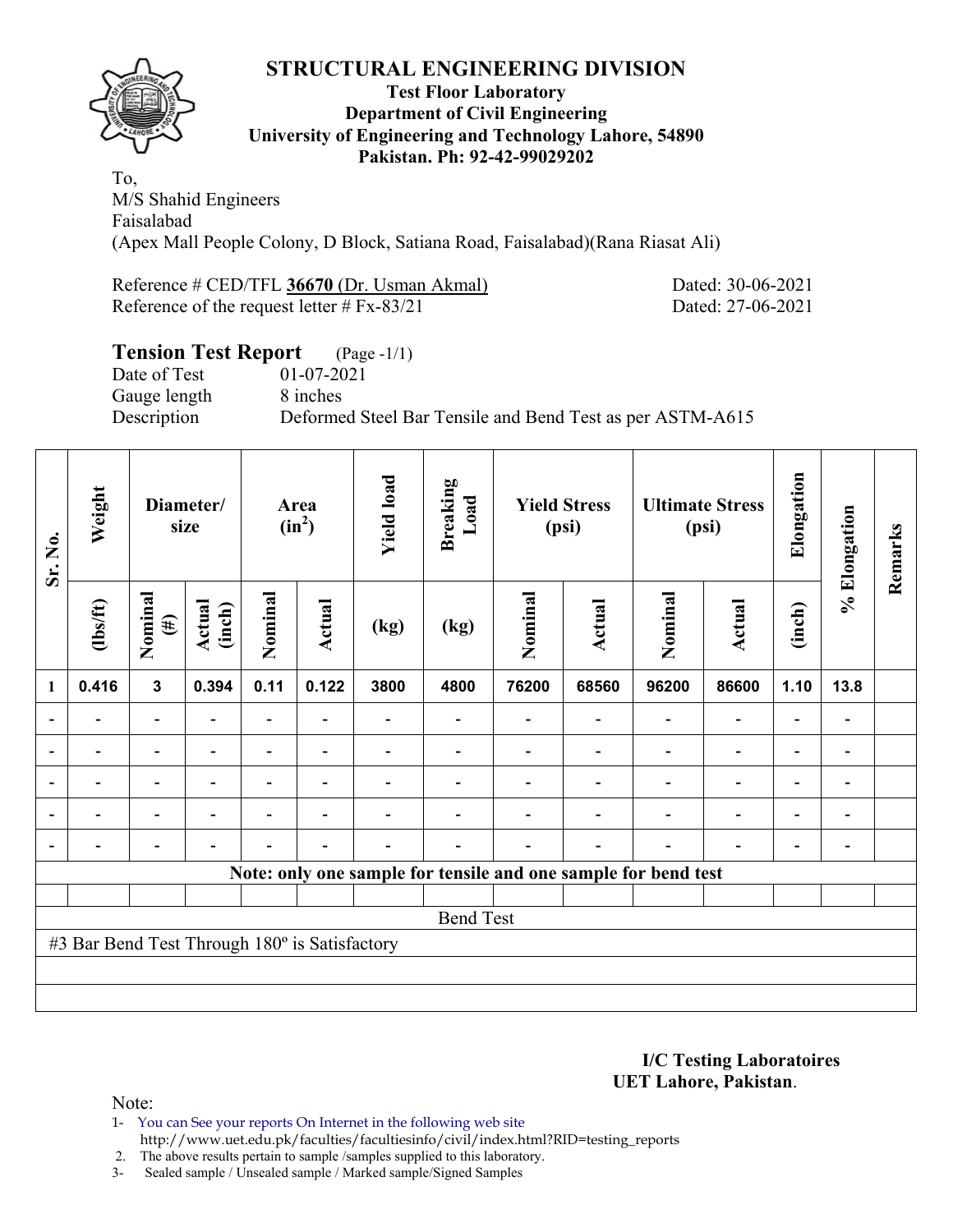

#### **Test Floor Laboratory Department of Civil Engineering University of Engineering and Technology Lahore, 54890 Pakistan. Ph: 92-42-99029202**

To, M/S Imperium Hospitality (Pvt) Limited Gulberg II, Lahore

| Reference # CED/TFL 36673 (Dr. Usman Akmal)      |  |  |
|--------------------------------------------------|--|--|
| Reference of the request letter # IHPL/Steel/094 |  |  |

Dated: 01-07-2021 Dated: 29-06-2021

| <b>Tension Test Report</b> (Page -1/1) |                                                           |
|----------------------------------------|-----------------------------------------------------------|
| Date of Test                           | $01-07-2021$                                              |
| Gauge length                           | 8 inches                                                  |
| Description                            | Deformed Steel Bar Tensile and Bend Test as per ASTM-A615 |

| Sr. No.        | Weight                                                |                   | Diameter/<br><b>Size</b> |                          | Area<br>$(in^2)$         | <b>Yield load</b> | <b>Breaking</b><br>Load                                            |         | <b>Yield Stress</b><br>(psi) | <b>Ultimate Stress</b><br>(psi) |                              | Elongation | % Elongation             | Remarks               |
|----------------|-------------------------------------------------------|-------------------|--------------------------|--------------------------|--------------------------|-------------------|--------------------------------------------------------------------|---------|------------------------------|---------------------------------|------------------------------|------------|--------------------------|-----------------------|
|                | $\frac{2}{10}$                                        | Nominal<br>$(\#)$ | Actual<br>(inch)         | Nominal                  | <b>Actual</b>            | (kg)              | (kg)                                                               | Nominal | <b>Actual</b>                | Nominal                         | <b>Actual</b>                | (inch)     |                          |                       |
| $\mathbf{1}$   | 4.278                                                 | 10                | 1.265                    | 1.27                     | 1.257                    | 37400             | 55200                                                              | 65000   | 65560                        | 95800                           | 96800                        | 1.50       | 18.8                     | <b>Steel</b>          |
| $\mathbf{2}$   | 4.287                                                 | 10                | 1.267                    | 1.27                     | 1.260                    | 37800             | 55200                                                              | 65600   | 66110                        | 95800                           | 96600                        | 1.50       | 18.8                     | $\boldsymbol{\omega}$ |
| 3              | 4.283                                                 | 10                | 1.266                    | 1.27                     | 1.259                    | 37200             | 55000                                                              | 64600   | 65130                        | 95500                           | 96300                        | 1.50       | 18.8                     | $\mathbf{C}$          |
|                | -                                                     | -                 |                          | $\overline{\phantom{0}}$ | $\overline{\phantom{a}}$ |                   |                                                                    |         |                              |                                 | $\qquad \qquad \blacksquare$ |            | $\overline{\phantom{0}}$ |                       |
|                |                                                       |                   |                          |                          |                          |                   |                                                                    |         |                              |                                 |                              |            |                          |                       |
| $\overline{a}$ |                                                       | -                 |                          |                          |                          |                   |                                                                    |         |                              |                                 |                              |            |                          |                       |
|                |                                                       |                   |                          |                          |                          |                   | Note: only three samples for tensile and two samples for bend test |         |                              |                                 |                              |            |                          |                       |
|                |                                                       |                   |                          |                          |                          |                   |                                                                    |         |                              |                                 |                              |            |                          |                       |
|                |                                                       |                   |                          |                          |                          |                   | <b>Bend Test</b>                                                   |         |                              |                                 |                              |            |                          |                       |
|                | #10 Bar Bend Test Through $180^\circ$ is Satisfactory |                   |                          |                          |                          |                   |                                                                    |         |                              |                                 |                              |            |                          |                       |
|                | #10 Bar Bend Test Through $180^\circ$ is Satisfactory |                   |                          |                          |                          |                   |                                                                    |         |                              |                                 |                              |            |                          |                       |
|                |                                                       |                   |                          |                          |                          |                   |                                                                    |         |                              |                                 |                              |            |                          |                       |

Witness by Rafi Ullah (IHPL) & Ali Haris Khan (KB)

#### **I/C Testing Laboratoires UET Lahore, Pakistan**.

Note:

1- You can See your reports On Internet in the following web site http://www.uet.edu.pk/faculties/facultiesinfo/civil/index.html?RID=testing\_reports

2. The above results pertain to sample /samples supplied to this laboratory.